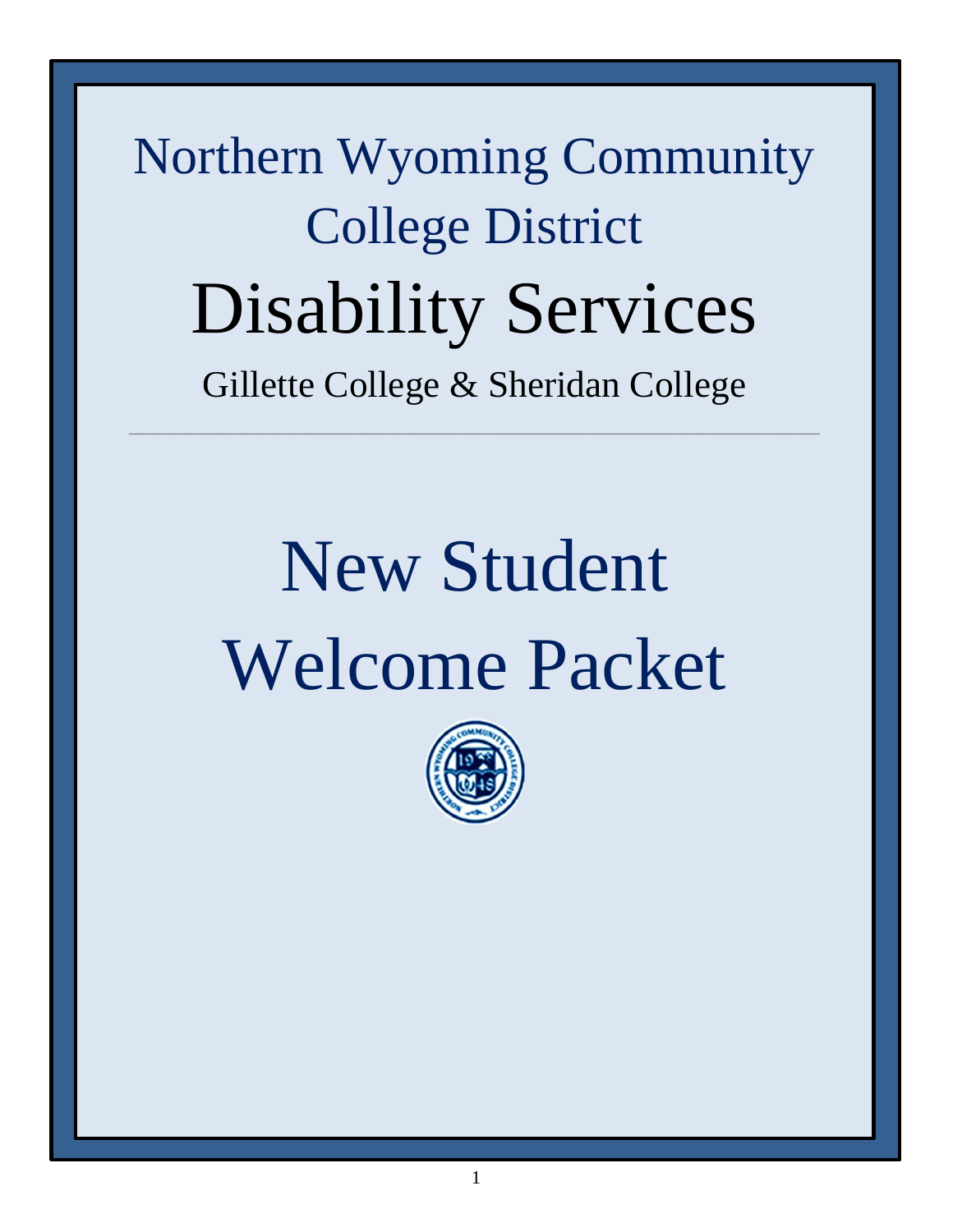

**Director of Student Affairs, Counseling & ADA Services Mailing Address:**  300 West Sinclair, Gillette, WY 82718 **Office Location:**  GCMN 206D **Phone:** (307) 681-6082 **Fax:** 307.681.6596 Attn: Susan Serge **Email:** [sserge@sheridan.edu](file:///C:/Users/rularson/AppData/Local/Microsoft/Windows/Temporary%20Internet%20Files/Content.Outlook/458MJM0S/sserge@sheridan.edu)

#### **Disability Services – Sheridan College Shelby Garstad, MSW, LCSW**

**Coordinator of Counseling & ADA Services Mailing Address:** 1 Whitney Way, Sheridan, WY 82801 **Office Location:** W156E **Phone:** (307) 675-0122 **Fax:** 888.467.3068 Attn: Shelby Garstad **Email**[: sgarstad@sheridan.edu](mailto:sgarstad@sheridan.edu)

Dear New Student,

Welcome to Northern Wyoming Community College District. We are excited you have chosen NWCCD and hope your experiences here are positive and rewarding!

The information in this packet is for those students interested in receiving accommodations while attending NWCCD. It is our hope that these handouts and forms will help students and their families understand and better navigate the accommodations process at any one of our college locations.

What is in the packet? The packet includes a handout called *Reasonable Accommodations* that lists several examples of accommodations provided at a post-secondary level. The process for requesting accommodations is summarized and explained in more detail in the handout called *Process for Requesting Accommodations*. For your convenience, we have included a handout that describes the differences between receiving accommodations at a high school versus a college level. We have also enclosed an *Initial Intake Form* should you want to start the process for requesting accommodations. This form needs to be completed and returned to our office along with appropriate documentation that supports the need for accommodations. Documentation requirements are found in the *Process for Requesting Accommodations* handout under step two. Please note that although an Individual Educational Plan (IEP) from a high school can provide helpful information, it is rarely sufficient documentation at a post-secondary level.

We encourage you to allow plenty of time to start the disability services accommodations process. Depending on the types of accommodations being requested, the process could take up to several weeks. Feel free to call, email, or stop by should you have any additional questions. Please also let us know if you need this packet in an alternative format.

We look forward to working with you! NWCCD Disability Services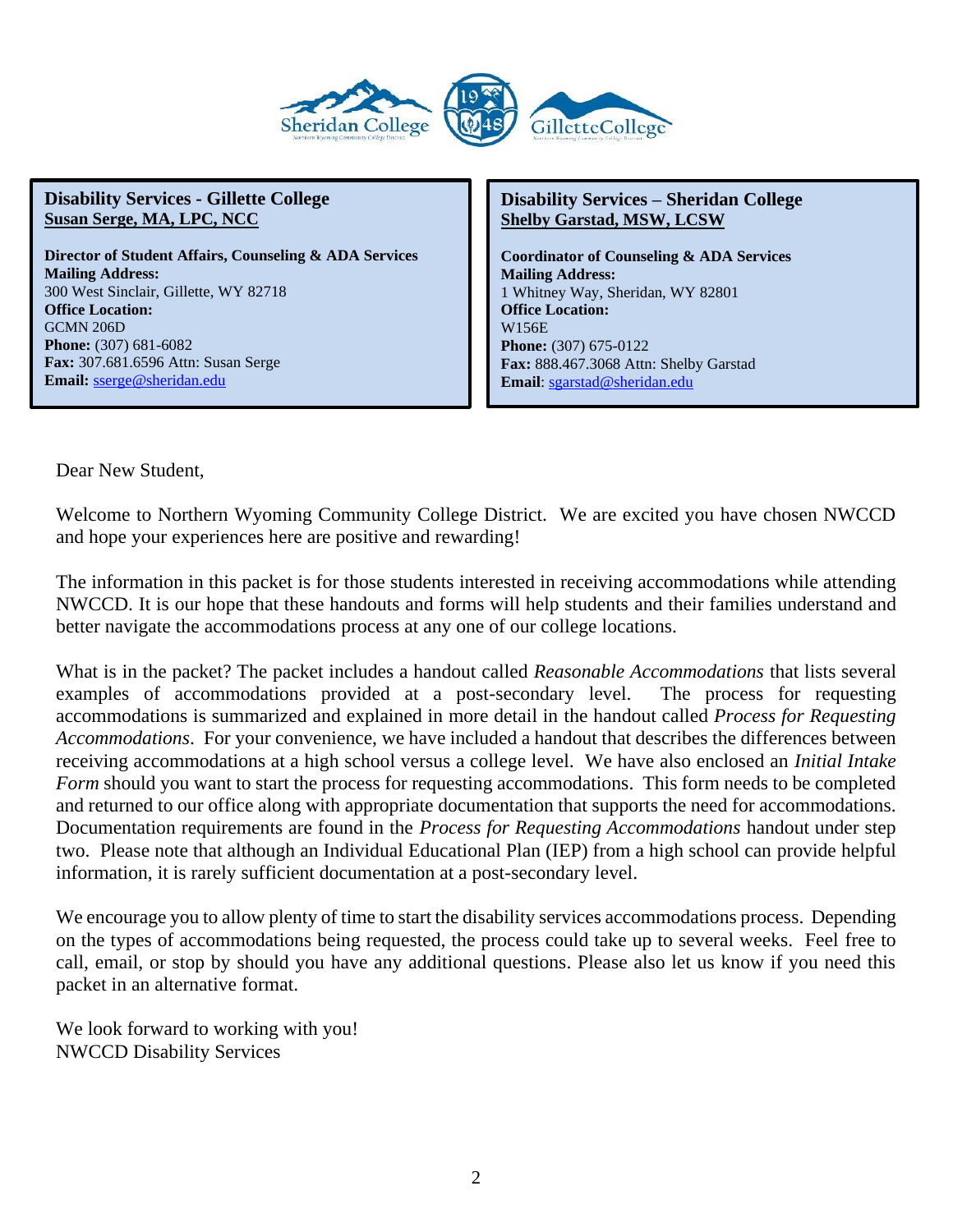

**Director of Student Affairs, Counseling & ADA Services Mailing Address:**  300 West Sinclair, Gillette, WY 82718 **Office Location:**  300 W Sinclair, GCMN 206D **Phone:** (307) 681-6082 **Fax:** 307.681.6596 Attn: Susan Serge **Email:** [sserge@sheridan.edu](file:///C:/Users/rularson/AppData/Local/Microsoft/Windows/Temporary%20Internet%20Files/Content.Outlook/458MJM0S/sserge@sheridan.edu)

#### **Disability Services – Sheridan College Shelby Garstad, MSW, LCSW**

**Coordinator of Counseling & ADA Services Mailing Address:** 1 Whitney Way, Sheridan, WY 82801 **Office Location:** 1Whitney Way, W156E **Phone:** (307) 675-0122 **Fax:** 888.467.3068 Attn: Shelby Garstad **Email**: [sgarstad@sheridan.edu](mailto:sgarstad@sheridan.edu)

#### **Disability Services:**

NWCCD is committed to responding to the appropriate needs of students with documented disabilities as outlined in both Section 504 of the Rehabilitation Act of 1973 and the Americans with Disabilities Act (Amendments Act) of 2008. Through the provision of auxiliary aids and services, students with disabilities are able to equally access and participate in the programs, services and activities at NWCCD. Students with disabilities may be eligible for one or more of services below from NWCCD. Services and accommodations are determined on a case-by-case basis between Disability Services and the student. Services for which students are eligible depend on the type of disability, documentation provided by a qualified health care provider, the student's needs, and the specific courses the student is taking.

Examples of Possible Accommodations (please note this is not a complete list):

| Extended test time<br>Quiet/distraction-reduced testing environment<br>Breaks as needed<br>Exam reader<br>Use of computer with spell check and/or<br>П<br>grammar check during essay exams<br>Use of a calculator during testing of<br>$\Box$<br>students with math calculation or math<br>reasoning disabilities<br>Alternative testing format<br>П | check<br>Sign language interpreter or<br>language interpreter is not available<br>Duplication/copy of instructor<br>notes or power points | Extended time for in-class assignments to<br>correct spelling, punctuation, grammar<br>No penalty for spelling on assignments<br>written in-class without dictionary/spell<br>Priority/special seating arrangements<br>remote interpreting services when a sign |  | Digital recorder in the classroom<br>Digital textbooks<br>Textbooks in Braille<br>Enlarged font textbooks<br>Scribe<br>Written materials provided in an<br>alternative format<br>Assistive technology or assistive<br>listening devices<br>**Tutoring services are free and<br>available to ALL students** |
|------------------------------------------------------------------------------------------------------------------------------------------------------------------------------------------------------------------------------------------------------------------------------------------------------------------------------------------------------|-------------------------------------------------------------------------------------------------------------------------------------------|-----------------------------------------------------------------------------------------------------------------------------------------------------------------------------------------------------------------------------------------------------------------|--|------------------------------------------------------------------------------------------------------------------------------------------------------------------------------------------------------------------------------------------------------------------------------------------------------------|
|------------------------------------------------------------------------------------------------------------------------------------------------------------------------------------------------------------------------------------------------------------------------------------------------------------------------------------------------------|-------------------------------------------------------------------------------------------------------------------------------------------|-----------------------------------------------------------------------------------------------------------------------------------------------------------------------------------------------------------------------------------------------------------------|--|------------------------------------------------------------------------------------------------------------------------------------------------------------------------------------------------------------------------------------------------------------------------------------------------------------|

# **Course Substitutions and Other Important Information:**

Although NWCCD is an open enrollment institution, all students must be qualified\* to participate in any program of academic study. Therefore, students with disabilities are not excused from course prerequisites, GPA requirements, or degree requirements. However, in some limited circumstances it may be appropriate for a substitution of a peripheral academic requirement. Such accommodations are made only when it is clear that the student's disability makes completion of the requirement impossible; such accommodations must not alter the integrity of the academic program. If the need arises, DS will refer the student to Enrollment Services to pursue the course substitution process.

\*A qualified student with a disability is a student who has provided appropriate documentation that meets the NWCCD guidelines for reasonable accommodations. A qualified student is a person who meets the course and degree program requirements, placement scores, course prerequisites, and GPA requirements for good academic standing.

For any questions regarding the accommodations process, contact Disability Services at one of the numbers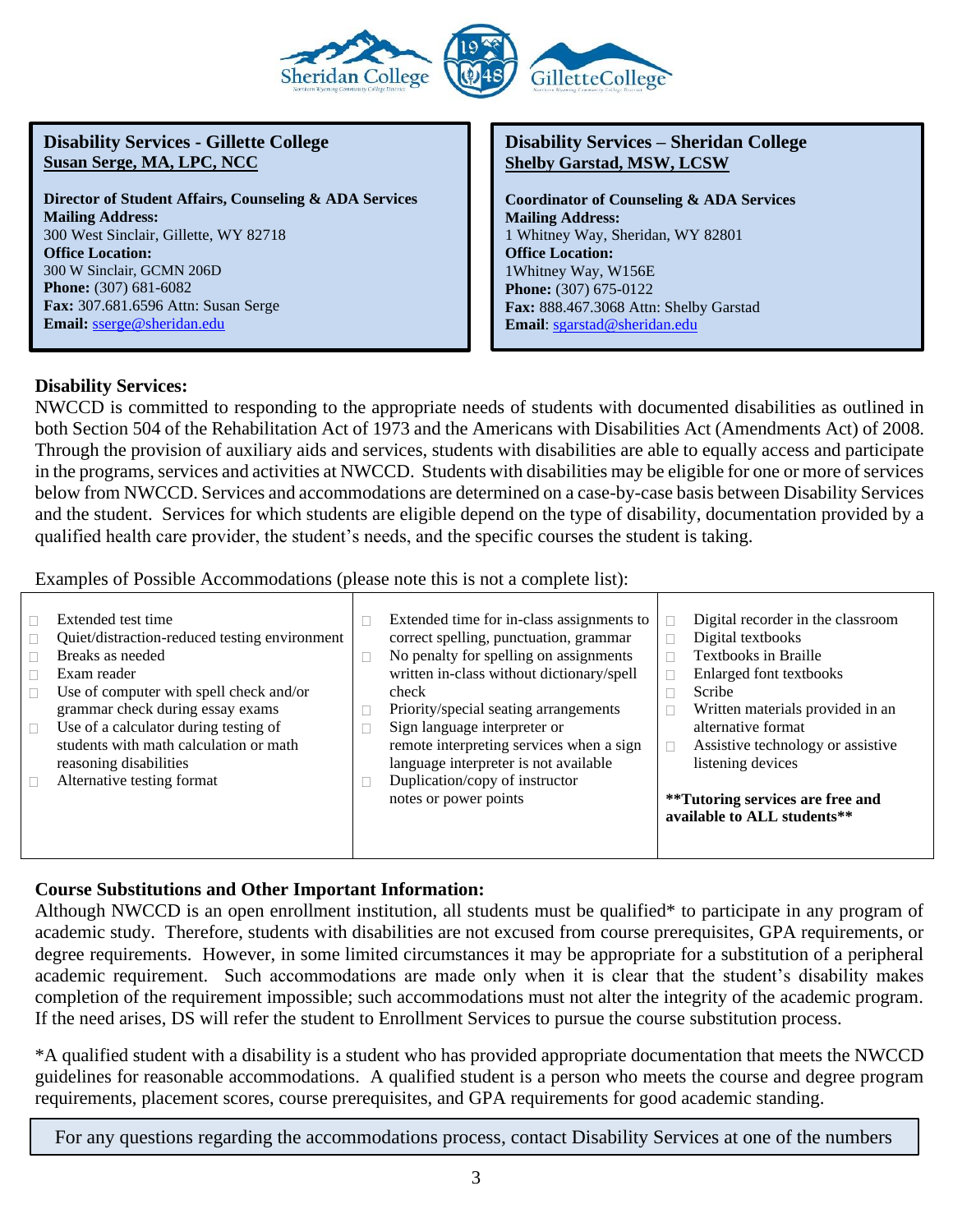

**Director of Student Affairs, Counseling & ADA Services Mailing Address:**  300 West Sinclair, Gillette, WY 82718 **Office Location:**  300 W Sinclair, GCMN 206D **Phone:** (307) 681-6082 **Fax:** 307.681.6596 Attn: Susan Serge **Email:** [sserge@sheridan.edu](file:///C:/Users/rularson/AppData/Local/Microsoft/Windows/Temporary%20Internet%20Files/Content.Outlook/458MJM0S/sserge@sheridan.edu)

**Disability Services – Sheridan College Shelby Garstad, MSW, LCSW**

**Coordinator of Counseling & ADA Services Mailing Address:** 1 Whitney Way, Sheridan, WY 82801 **Office Location:** 1Whitney Way, W156E **Phone:** (307) 675-0122 **Fax:** 888.467.3068 Attn: Shelby Garstad **Email**[: sgarstad@sheridan.edu](mailto:sgarstad@sheridan.edu)

Welcome to NWCCD. We hope your experiences here are positive and rewarding.

The Disability Services Office assists students with providing reasonable accommodations in accordance with the Americans with Disabilities Act (ADA) and Section 504, the Rehabilitation Act of 1973, and its amendments. All accommodations at NWCCD are based upon appropriate documentation, the initial paperwork, an initial meeting with the Disability Services office, the student's needs, and recommendations from a qualified health care provider. The process is a unique and tailored to each individual student's needs.

The following process outlines steps to help make the accommodation process a little easier to understand. Please feel free to ask questions in order to clarify anything that may not make sense. Also, it is important to allow adequate time for the accommodation process. Although some accommodations may take less than a week, others may take as long as three to six weeks.

# **Step 1. Self-Identification**

It is the student's responsibility to notify the Disability Services office of any disability that may require accommodations and/or classroom modifications.

- 1. Students start the process by picking up a Disability Services Initial Intake Form and making an appointment to meet with Disability Services staff member. (Please note, the Disability Services Initial Intake Form can also be emailed to students or retrieved from our website). This form must be completed and returned to our office with appropriate documentation of the disability before any services can be provided. Please note that we are not obligated to provide requested accommodations if students do not meet disability requirements.
- 2. Please bring this completed form to the initial appointment. To make an appointment, please contact the Disability Services office by phone or email.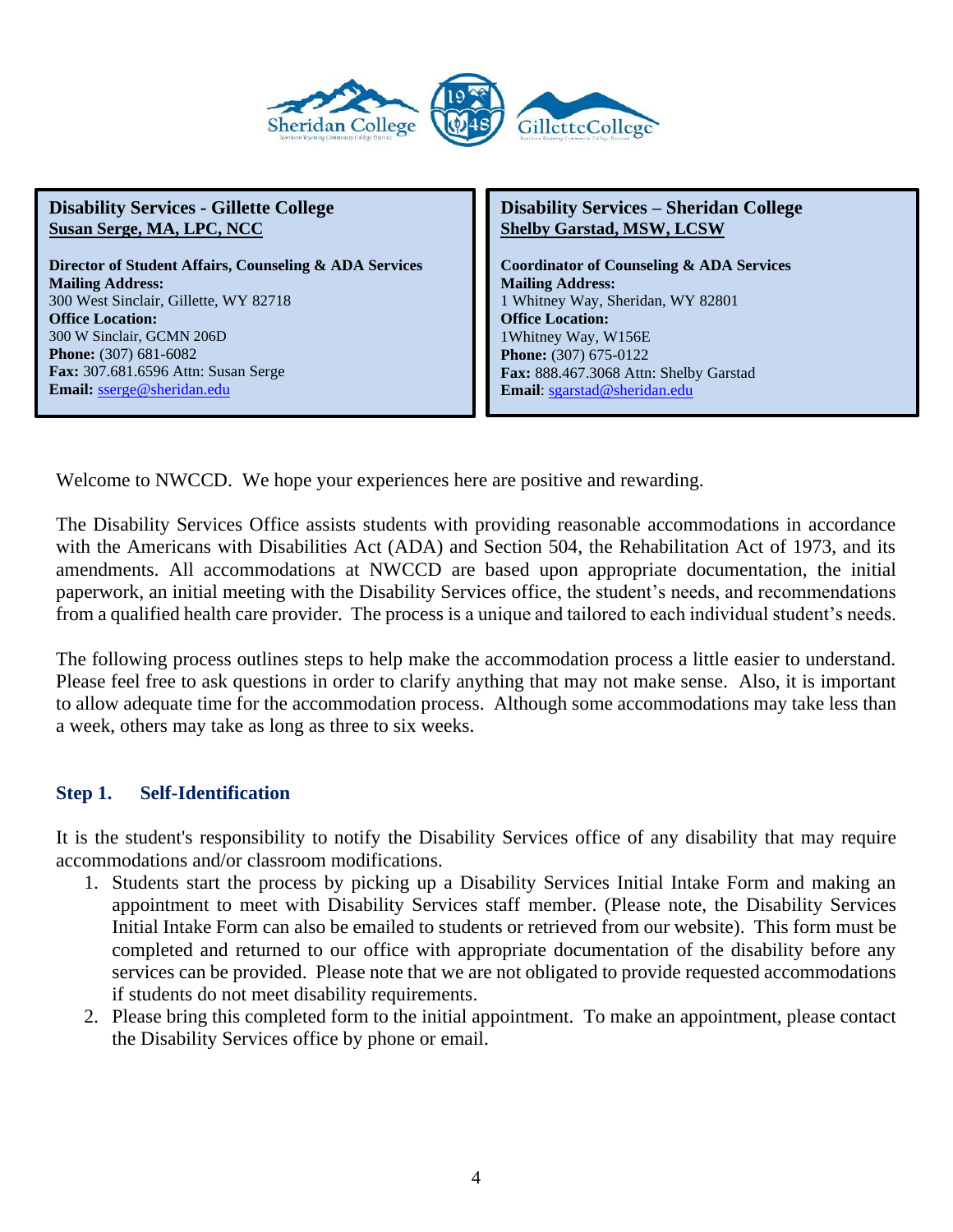#### **Step 2. Appropriate Documentation**

Appropriate documentation is important in the disability accommodation process. Appropriate documentation from a qualified health care provider (such as a physician, psychiatrist, psychologist, audiologist, speech language pathologist, physical therapist, occupational therapist, ophthalmologist, etc.) is important for the following reasons:

- 1. To establish a disability subject to Section 504 and/or ADA; and
- 2. To guide the planning process regarding needed services and accommodations.

Providing documentation concerning the disability includes a formal diagnosis that identifies specific functional limitations created by the diagnosed disability, recommendations concerning needed services, and/or accommodations. Appropriate documentation depends on the specific disability but generally includes the following written documentation:

- a) What the disability diagnosis is;
- b) Date of diagnosis and how it was reached;
- c) How the diagnosed disability impacts major life functioning as well as functioning in an educational/academic environment; and
- d) Specific recommendations for accommodations in the classroom/campus environment. Recommendations may or may not be honored, depending on reasonability, academic integrity, and in accordance with ADA.

We recommend that documentation be current within three years; however, there are a few situations in which we need documentation that is more current (for example, temporary disabilities such as hand injuries, surgery that affects mobility and a few other psychological or other impairments). There are a few situations where we can accept documentation that is more than three years old (for example, diabetes, learning disabilities, blindness and a few other impairments). Inquire with the Disability Services office to determine how current the diagnosis needs to be and what documentation is required.

Please bring documentation to the initial appointment. If students do not have appropriate documentation, they will need to obtain it as quickly as possible, so that accommodations will not be delayed due to lack of appropriate documentation. Please note that not all IEPs will work for accommodations in a college setting and will need to be reviewed on a case-by-case basis. Documentation can also be mailed to us. For the Gillette Campus please send documentation to: Gillette College Disability Services, Attn: Susan Serge, 300 West Sinclair Street, Gillette, WY 82718 and for the Sheridan and/or Johnson County Extension Office, please send documentation to: Sheridan College Disability Services, Attn: Shelby Garstad, 1 Whitney Way, Sheridan, WY 82801.

# **Step 3. Determination of Disability Eligibility and Exploration of Appropriate Academic Accommodations/Adjustments**

According to the Americans with Disabilities Act, "no qualified individual with a disability shall, on the basis of disability, be excluded from participation in or be denied benefits of the services, programs, or activities of a public entity, or be subjected to discrimination by any public entity." A disability means there is "a physical or mental impairment that substantially limits one or more major life activities" for an individual. Major life activities include but are not limited to "caring for oneself, performing manual tasks, seeing, hearing, eating, sleeping, walking, standing, lifting, bending, speaking, breathing, learning, reading, concentrating, thinking, communicating, and working." This may also include "the operation of a major bodily function." Accommodations are designed to allow students with disabilities equal access to meeting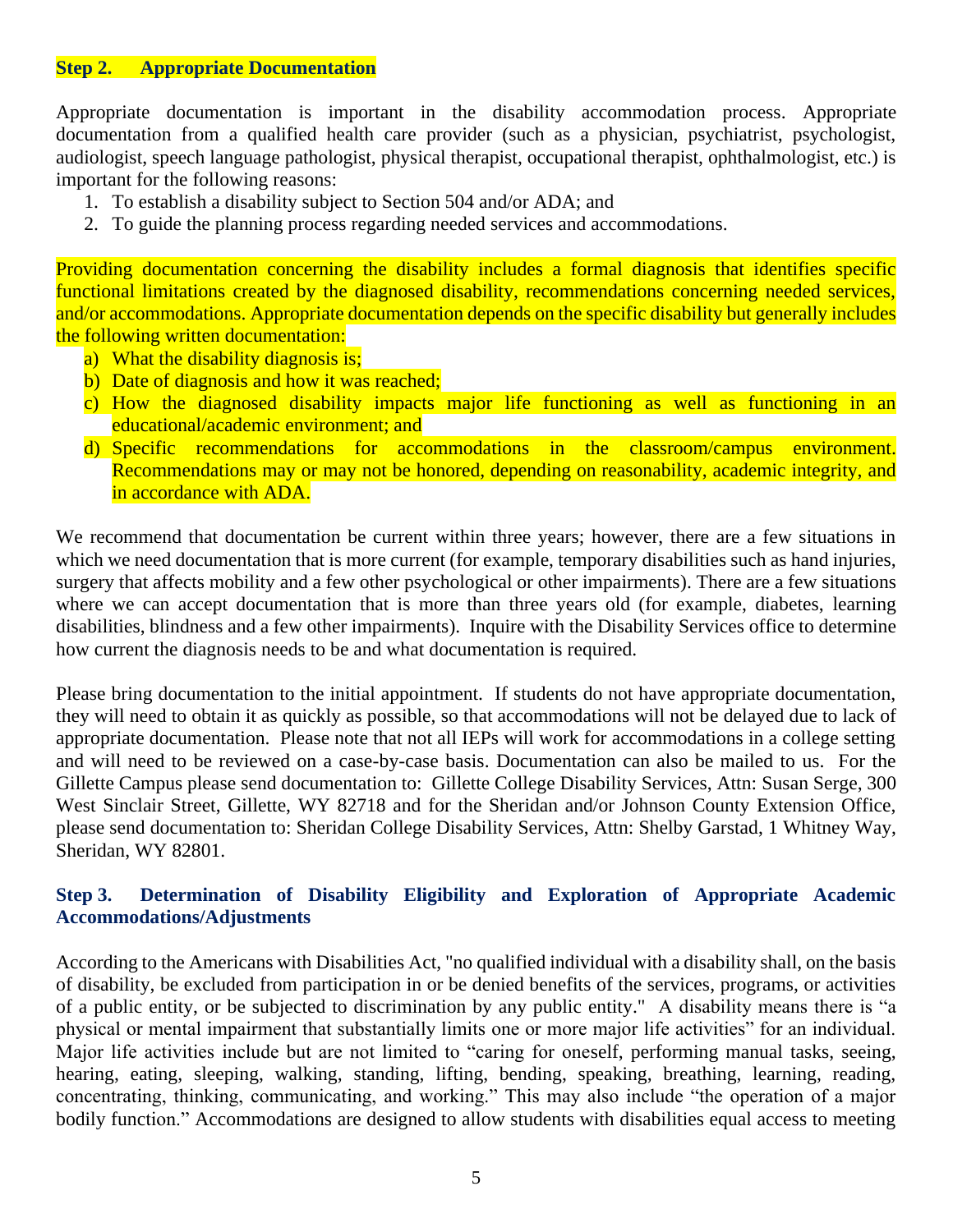course and faculty standards. However, accommodations should not change or alter the standards or requirements of a course. (Retrieved on Dec. 12, 2012 from [http://www.ada.gov/pubs/adastatute08.htm\)](http://www.ada.gov/pubs/adastatute08.htm). Please note that students are responsible for seeking accommodations in the classroom. Students can come to the Disability Services office at any time during the semester to inquire about accommodations for that semester. Disability Services encourages students to come early in the semester to make the most of the services provided. Students need to allow sufficient time for the disability eligibility and accommodations process. In order to receive accommodations in a college class of activity, students must follow procedures as established by the Disability Services office. According to Section 504 and ADA Compliance Guide, "A student who waits until the last minute to make a request for an accommodation is responsible for any negative consequences which might come from the untimely request."

Documentation will be reviewed (along with information received in the initial appointment) to help determine disability eligibility. Bring appropriate documentation to the initial appointment.

# **Step 4. Accommodations Planning**

After receiving documentation, we will sit down together and discuss the documentation, the initial paperwork, and classes for the semester. During this visit, we will explore (and discuss in more depth) personal academic challenges. Together (as long as students qualify for services) we will figure out the appropriate accommodations to help equalize learning opportunities.\* to best help with accommodations, students should bring their upcoming course schedule with them to their initial Disability Services appointment.

\*Please note that there are times when students do not qualify for services or when disability services may not be able to grant what your doctor recommends. Since this is done on a case-by-case basis, there is no way to list all the examples here. Please see the Disability Services Office if there are questions regarding this matter.

# **Step 5. Notification/Accommodation Letter**

Once reasonable accommodations have been determined, accommodation letters are completed by Disability Services and provided to the student. These letters will not state what the disability is, but it will clearly state which accommodations are to be implemented in the classroom. Students will pick up their letters, and if needed, any equipment to be checked out from DS, before the start of the semester. The accommodation process is an interactive process. Students, Disability Services, and faculty members are responsible for fully participating in the process. After students receive their letters, they are advised to meet with their professors as soon as possible to discuss their accommodations. Instructors will be asked to sign the acknowledgement slip in the letter and return it to the Disability Services to indicate it was received and acknowledged. Instructors are encouraged to contact our office if they have concerns or challenges, or if they are unsure of how to implement accommodations.

Students are to come to the Disability Services office each semester to repeat step 4 and step 5 as required. New accommodation letters will be written for their new instructors. If students do not return to the Disability Services office, we assume students are not requesting accommodations. Call or email us at the numbers/emails below if we can be of further assistance. Enjoy NWCCD!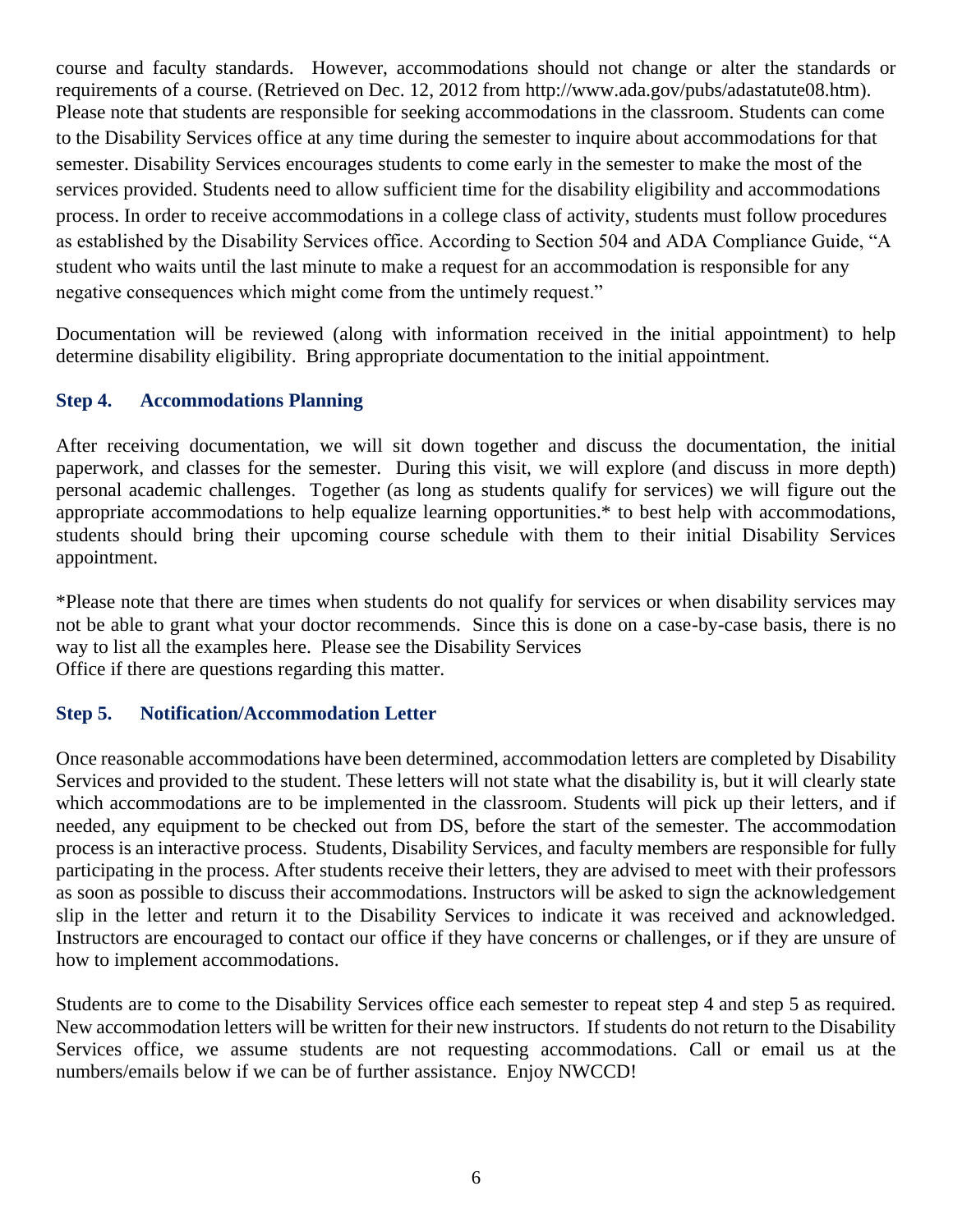

**Director of Student Affairs, Counseling & ADA Services Mailing Address:**  300 West Sinclair, Gillette, WY 82718 **Office Location:**  300 W Sinclair, GCMN 206D **Phone:** (307 )681-6082 **Fax:** 307.681.6596 Attn: Susan Serge **Email:** [sserge@sheridan.edu](file:///C:/Users/rularson/AppData/Local/Microsoft/Windows/Temporary%20Internet%20Files/Content.Outlook/458MJM0S/sserge@sheridan.edu)

**Disability Services – Sheridan College Shelby Garstad, MSW, LCSW**

**Coordinator of Counseling & ADA Services Mailing Address:** 1 Whitney Way, Sheridan, WY 82801 **Office Location:** 1Whitney Way, W156E **Phone:** (307) 675-0122 **Fax:** 888.467.3068 Attn: Shelby Garstad **Email**: [sgarstad@sheridan.edu](mailto:sgarstad@sheridan.edu)

The laws, policies, and procedures in college are different than those in high school. Read below for more information on these differences.

#### **Applicable Laws**

| <b>High School</b>                        | College                                      |
|-------------------------------------------|----------------------------------------------|
| • I.D.E.A. (Individuals with Disabilities | • A.D.A. (Americans with Disabilities Act of |
| Education Act)                            | 1990, Title II) and ADA Amendments Act of    |
| Section 504, Rehabilitation Act of 1973.  | 2008.                                        |
| • I.D.E.A is about success.               | Section 504, Rehabilitation Act of 1973.     |
|                                           | • A.D.A is about access                      |

# **Required Documentation**

| <b>High School</b>                                                                                                                                                                                            | <b>College</b>                                                                                                                                                                                                                                                                                                                                                                                               |
|---------------------------------------------------------------------------------------------------------------------------------------------------------------------------------------------------------------|--------------------------------------------------------------------------------------------------------------------------------------------------------------------------------------------------------------------------------------------------------------------------------------------------------------------------------------------------------------------------------------------------------------|
| School provides evaluation at no cost<br>I.D.E.A is about success.<br>Documentation focuses on determining<br>whether student is eligible for services based on<br>specific disability categories in I.D.E.A. | Students must get evaluations at their own cost.<br>A.D.A is about access<br>Section 504, Rehabilitation Act of 1973.<br>Documentation guidelines specify information<br>needed for each category of disability.<br>Eligibility for services is driven by "impact on a<br>major life activity" – students must be able to<br>demonstrate the need for specific<br>accommodations with current documentation. |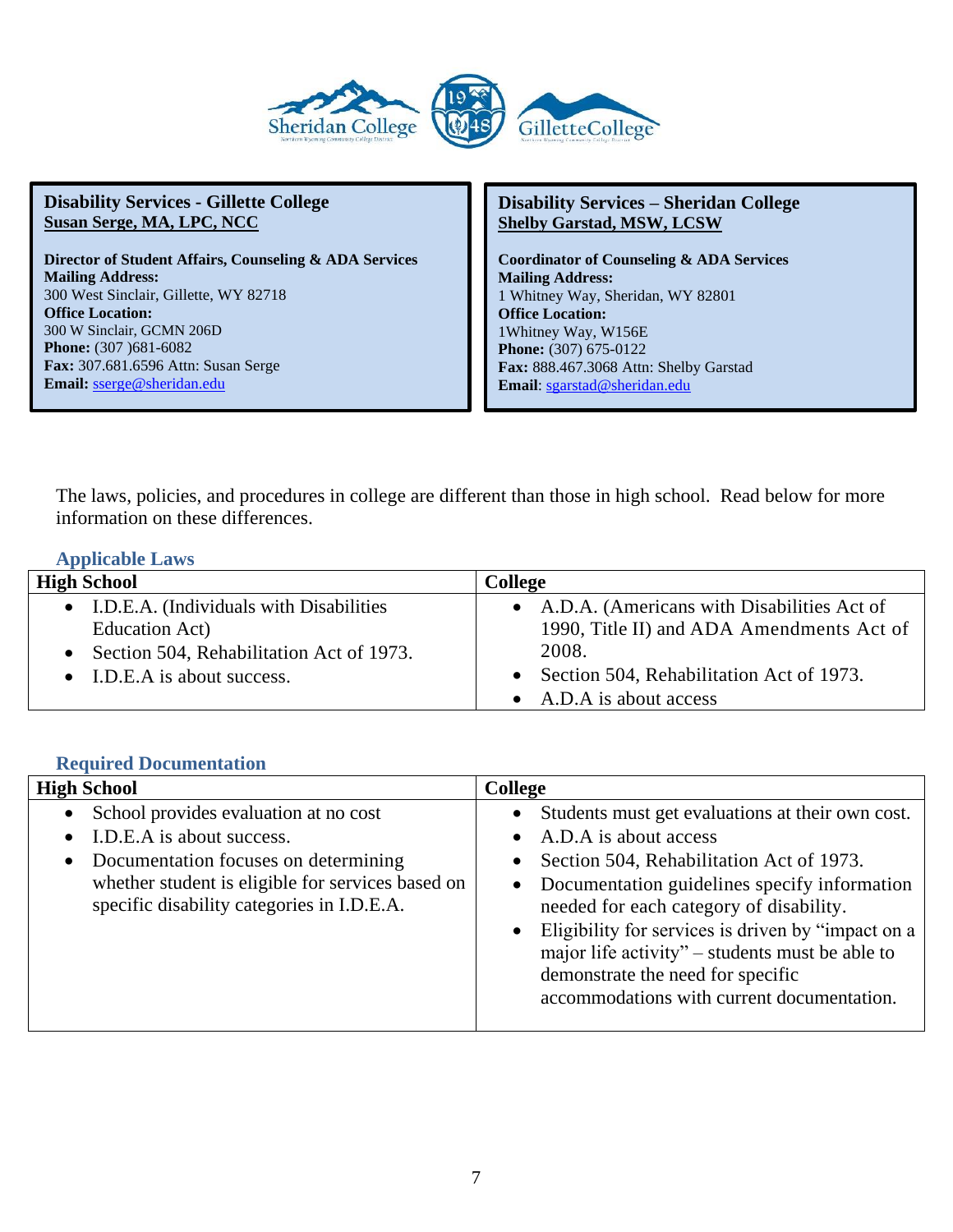# **Self-Advocacy**

| <b>High School</b>                                                                                                                                                                                                                                                | <b>College</b>                                                                                                                                                                                                                                                                                                                                                    |
|-------------------------------------------------------------------------------------------------------------------------------------------------------------------------------------------------------------------------------------------------------------------|-------------------------------------------------------------------------------------------------------------------------------------------------------------------------------------------------------------------------------------------------------------------------------------------------------------------------------------------------------------------|
| Student is identified by the school and is<br>$\bullet$<br>supported by parents and instructors.<br>• The school is primarily responsible for<br>arranging accommodations.<br>Instructors approach students if they believe<br>$\bullet$<br>assistance is needed. | Student must self-identify to Disability Services<br>$\bullet$<br>Student is primarily responsible for self-<br>$\bullet$<br>advocacy and arranging accommodations.<br>Most instructors expect students to reach out<br>$\bullet$<br>for help. Students are expected to approach<br>instructors if they need assistance. Most<br>instructors are willing to help. |

# **Grades and Tests**

| <b>High School</b>                                                                                                                                                                                                                                                                                                       | <b>College</b>                                                                                                                                                                                                                                                                                                                                                                                                                                                                                                                                                                                                                                                      |
|--------------------------------------------------------------------------------------------------------------------------------------------------------------------------------------------------------------------------------------------------------------------------------------------------------------------------|---------------------------------------------------------------------------------------------------------------------------------------------------------------------------------------------------------------------------------------------------------------------------------------------------------------------------------------------------------------------------------------------------------------------------------------------------------------------------------------------------------------------------------------------------------------------------------------------------------------------------------------------------------------------|
| IEP or 504 plans may include modifications to<br>$\bullet$<br>test format and/or grading.<br>Testing is frequent and covers small amounts of<br>$\bullet$<br>material.<br>Makeup tests are often available.<br>$\bullet$<br>Instructors often take time to remind students of<br>$\bullet$<br>assignments and due dates. | Grading and test format changes ( <i>i.e.</i> multiple<br>choice vs. essay are generally not available.<br>Grading Accommodations to HOW test are<br>given (extended time, test proctors) are<br>available when supported by disability<br>documentation.<br>Instructors expect students to read, save, and<br>consult the course syllabus (outline); the<br>syllabus spells out exactly what is expected of<br>you, when it is due, and how you will be graded.<br>Makeup tests are seldom an option; if they are,<br>students are responsible for requesting them.<br>Testing is usually infrequent and may be<br>cumulative, covering large amounts of material. |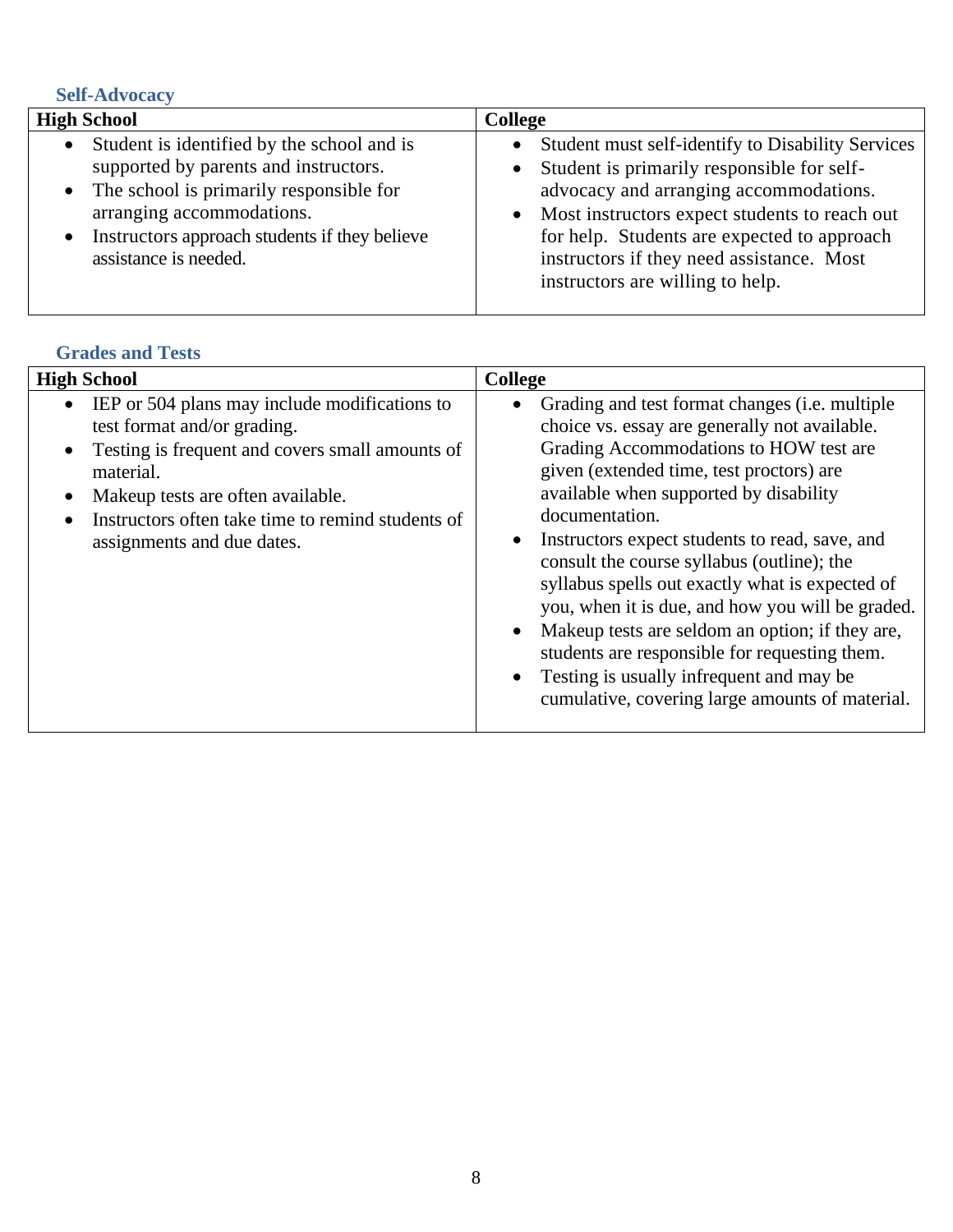**Instruction High School College** • Instructors may modify curriculum and/alter curriculum pace of assignments. • Students are expected to read short assignments that are then discussed and often re-taught in class. • Students seldom need to read anything more than once; sometimes listening in class is enough. • Classes meet daily. • Attendance is legally mandated. School, community and the family accept the consequences of non-attendance. • Most work is done in class. • Classroom ratios limit the number of students/instructors, allowing a more personal connection. Students see the same instructors every day. • Aides and personal attendants are provided. • Instructors are not required to modify, design or alter assignment deadlines. • Students are assigned substantial amounts of reading and writing which may not be directly addressed in class. • Students need to review class notes and text material regularly. • Classes meet once, twice or three times per week. • Attendance is the student's responsibility. Student accepts the consequences of nonattendance. • Most work is done outside of the class. • Classes can range from 25 to 200 students per instructor, depending on the college and the class. Students see faculty less often. • Aides and personal attendants are not provided.

# **Study Responsibilities**

| <b>High School</b>                                                                                                                                                                                                                                                                                                                                                  | <b>College</b>                                                                                                                                                                                                                                                                                                                                                                                                                                                                                                                                                            |
|---------------------------------------------------------------------------------------------------------------------------------------------------------------------------------------------------------------------------------------------------------------------------------------------------------------------------------------------------------------------|---------------------------------------------------------------------------------------------------------------------------------------------------------------------------------------------------------------------------------------------------------------------------------------------------------------------------------------------------------------------------------------------------------------------------------------------------------------------------------------------------------------------------------------------------------------------------|
| Tutoring and study support may be a service<br>$\bullet$<br>provided as part of an IEP or 504 plan.<br>Students' time and assignments are structured<br>$\bullet$<br>by others.<br>Students may study outside class as little as 0 to<br>2 hours a week, and this may be mostly last-<br>minute test preparation.<br>Transportation is provided to and from school. | Tutoring does not fall under Disability Service'<br>$\bullet$<br>accommodation requirements. Free tutoring is<br>available to students. Students with disabilities<br>must seek out tutoring resources available to<br>all students.<br>Students are expected to manage their own time<br>$\bullet$<br>and complete assignments independently.<br>Students usually need to study at least 2 to 3<br>$\bullet$<br>hours outside of class for each hour in class.<br>Transportation must be determined by the<br>$\bullet$<br>student and factored into the class schedule. |

# **Parental Role**

| <b>High School</b>                                                                                                                               | <b>College</b>                                                                                                                                                                                                                                                                                                                                      |
|--------------------------------------------------------------------------------------------------------------------------------------------------|-----------------------------------------------------------------------------------------------------------------------------------------------------------------------------------------------------------------------------------------------------------------------------------------------------------------------------------------------------|
| • Parents have access to student records and can<br>participate in the accommodation process.<br>• Parents advocate for students and their needs | The Family Educational Rights and Privacy Act<br>$\bullet$<br>of 1974 (FERPA) protects the privacy of<br>student records and limits access to only those<br>with a legitimate educational interest. Parents<br>do not have access to student records without<br>written consent from the student.<br>Student advocates for themselves.<br>$\bullet$ |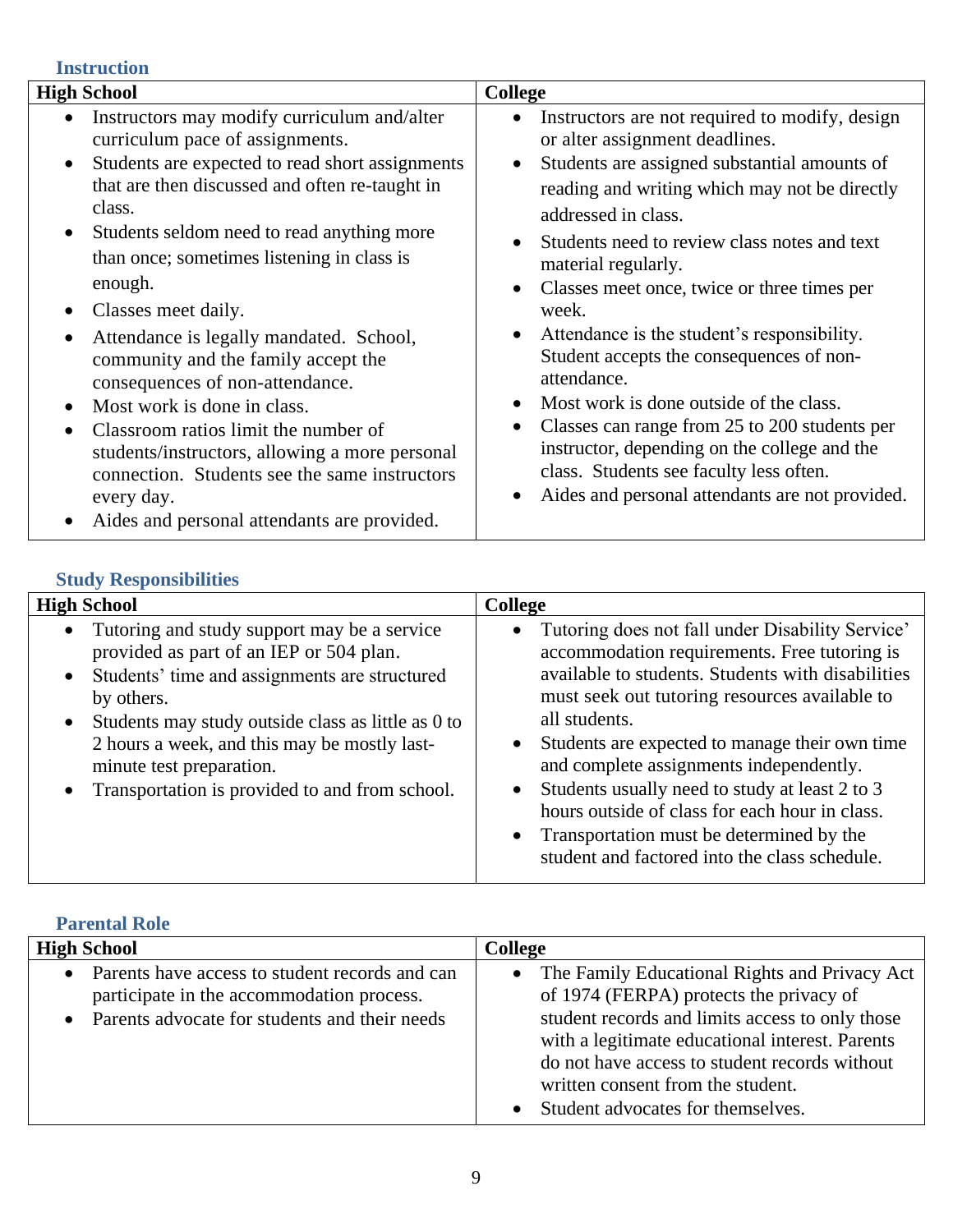

**Director of Student Affairs, Counseling & ADA Services Mailing Address:**  300 West Sinclair, Gillette, WY 82718 **Office Location:**  300 W Sinclair, GCMN 206D **Phone:** (307) 681-6082 **Fax:** 307.681.6596 Attn: Susan Serge **Email:** [sserge@sheridan.edu](file:///C:/Users/rularson/AppData/Local/Microsoft/Windows/Temporary%20Internet%20Files/Content.Outlook/458MJM0S/sserge@sheridan.edu)

#### **Disability Services – Sheridan College Shelby Garstad, MSW, LCSW**

**Coordinator of Counseling & ADA Services Mailing Address:** 1 Whitney Way, Sheridan, WY 82801 **Office Location:** 1Whitney Way, W156E **Phone:** (307) 675-0122 **Fax:** 888.467.3068 Attn: Shelby Garstad **Email**: [sgarstad@sheridan.edu](mailto:sgarstad@sheridan.edu)

**Going to College** – A resource for teens with disabilities: [http://www.going-to-college.org](http://www.going-to-college.org/)

**National Clearinghouse on Postsecondary Education for Individuals with Disabilities:** <http://www.heath.gwu.edu/>

**Think College -** College Options for People with Intellectual Disabilities:<http://www.thinkcollege.net/>

**National Center for Learning Disabilities:** <http://www.ncld.org/> or<http://www.ncld.org/adults-learning-disabilities>

**Learning Disabilities Association of America**:<http://www.ldaamerica.org/aboutld/adults/index.asp>

**International Dyslexia Association**:<http://www.interdys.org/>

**An Open Letter to Parents of Students with Disabilities about to Enter College**[: http://arkahead.org/letterfromjane.htm](http://arkahead.org/letterfromjane.htm)

**US Department of Veterans Affairs [National Center for PTSD]** <http://www.ptsd.va.gov/>

**Center for Universal Design in Education:** [http://www.washington.edu/doit/CUDE/app\\_postsec.html](http://www.washington.edu/doit/CUDE/app_postsec.html)

**Autism Society of America:** <http://www.autism-society.org/>

**Working with Students who have Autism** - Suggestions for Instructors: <http://www.parkland.edu/Media/Website%20Resources/PDF/disability-services/QuickGuide.pdf>

**National Alliance of Mental Illness**: <http://www.nami.org/>

**Registry of Interpreters for the Deaf**:<http://www.rid.org/>

**National Consortium for Deaf-Blind**: [www.nationaldb.org/documents/products/](http://www.nationaldb.org/documents/products/CollegeStudents.pdf)**CollegeStudents**.pdf

**National Institute of Neurological Disorders and Stroke:** [http://www.ninds.nih.gov/disorders/dyslexia/org\\_dyslexia.htm](http://www.ninds.nih.gov/disorders/dyslexia/org_dyslexia.htm)

**Disaboom**:<http://www.disaboom.com/college-for-students-with-disabilities>

**Brain Injury Association of America**[: http://www.disaboom.com/organizations/4309](http://www.disaboom.com/organizations/4309)

**WIND** – A Force Fighting for People with Disabilities:<http://www.uwyo.edu/wind/>

**University of Wyoming Disability Support Services**: <http://www.uwyo.edu/udss>

**Office of Civil Rights:** <http://www2.ed.gov/about/offices/list/ocr/transition.html>

**Association on Higher Education and Disability**:<http://ahead.org/>

**Vocational Rehabilitation:** http://www.wyomingworkforce.org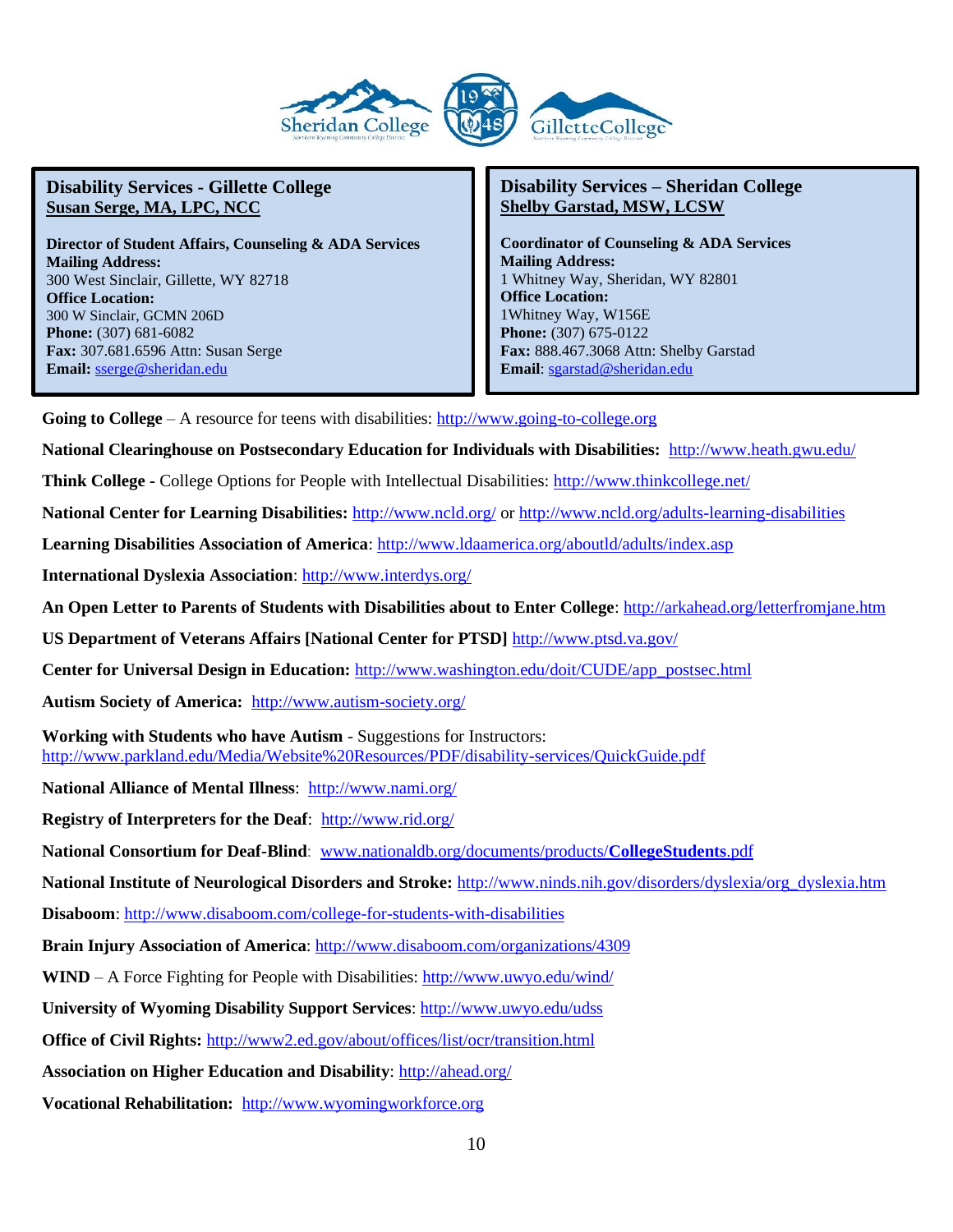

# **Student Responsibilities and Accommodation Letter Instructions**

Disability Services is excited to have you as a student at Sheridan College and hopes your experiences here are positive and memorable.

# **In order to receive your accommodations:**

- ➢ Provide a printed copy of the accommodations letter to each instructor for this semester (Disability Services will provide you letters for each instructor in a sealed envelope with a disability services staff member's signature on the seal).
- $\triangleright$  Although you are not required to submit this form to your instructor(s) immediately, we encourage you to share this letter with your instructor within the next ten days of receipt of this letter.
- ➢ Meet with your instructor to see how the accommodations will be provided, to answer questions, or clear up any confusion about accommodations. Make sure the agreement is clear to both of you. Please note that instructors are not obligated to offer any accommodations prior to receipt of this letter and accommodations are not retroactive. Your instructors will be asked to notify Disability Services to let us know they have received this letter and understand the accommodations listed above.
- $\triangleright$  Be proactive in communicating with your instructors about your accommodation needs in order to help them better understand how to assist you in a classroom setting.
- ➢ There is no need to tell your instructors about your specific disability unless you would like to share that information with them. If you change your mind about wanting accommodations in the classroom, please let us know, so we will know not to expect a response from your instructor.
- $\triangleright$  Give instructors enough notice to implement accommodations (i.e. the day before an exam is not enough time).
- ➢ Visit Disability Services each semester accommodations are requested. You will be issued a similar letter every semester following an advising appointment with a Disabilities Service Representative to update accommodations.

**I have read this form and all previously discussed forms, discussed these forms with my Disability Service Provider and fully understand my rights and responsibilities in the Disability Service process. Additionally, I understand that misusing, misrepresenting or abusing accommodations is a violation of the student code of conduct, and I will be held liable to the judicial process if I am found responsible.** 

**Student Signature: and Signature: and Date: Date: Date: Contained By 2008** 

Let us know if we can be of further assistance. Disability Services

> **Susan Serge, M.A., LPC, NCC – Gillette Shelby Garstad, MSW, LCSW-- Sheridan Director of Student Affairs, Counseling & ADA Services Coordinator of Counseling & ADA Services** 300 West Sinclair, GCMN 206D, Gillette, WY 82718 1 Whitney Way, W156E, Sheridan, WY 82801 [sserge@sheridan.edu](mailto:sserge@sheridan.edu) (307) 681-6082 [sgarstad@sheridan.edu](mailto:sgarstad@sheridan.edu) (307) 675-0122 Fax: (307) 681-6596 Fax: (888) 467-3068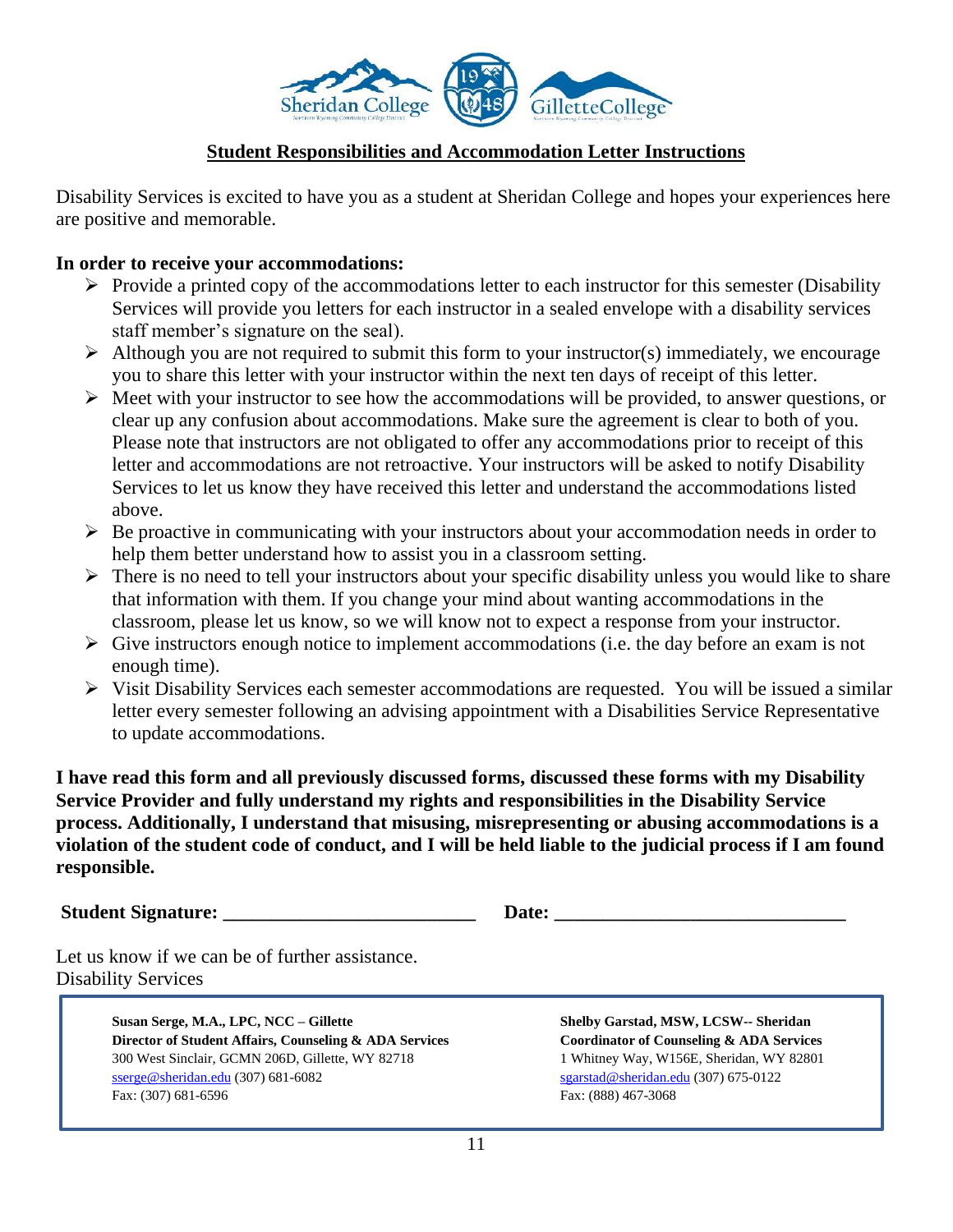

Please complete this form and bring it to your first meeting with Disability Services.

Please note that accommodations may not be provided without appropriate documentation. Some accommodations can be granted relatively quickly once all the appropriate documentation is received (and the intake paperwork and interview have been completed). Depending on the accommodation needs, it can take 3-6 weeks before accommodations can be implemented. All accommodations provided must be appropriate for your documented disability.

#### **Contact Information**

| Work Phone Number:                                                                                                                                                                                                                                                                                                        |                                                                                                          |
|---------------------------------------------------------------------------------------------------------------------------------------------------------------------------------------------------------------------------------------------------------------------------------------------------------------------------|----------------------------------------------------------------------------------------------------------|
| Email Address: Land and Address and Address and Address and Address and Address and Address and Address and Address and Address and Address and Address and Address and Address and Address and Address and Address and Addres                                                                                            |                                                                                                          |
|                                                                                                                                                                                                                                                                                                                           | May we use email or phone to communicate with you regarding details or information pertaining to the     |
|                                                                                                                                                                                                                                                                                                                           | disability accommodations' process (such as documentation needed, concerns either of us may have if any, |
| or any other related matters)? Please initial your response:                                                                                                                                                                                                                                                              |                                                                                                          |
|                                                                                                                                                                                                                                                                                                                           |                                                                                                          |
|                                                                                                                                                                                                                                                                                                                           |                                                                                                          |
| <b>Vocational Rehabilitation</b>                                                                                                                                                                                                                                                                                          |                                                                                                          |
| Are you a Division of Vocational Rehabilitation (DVR) client? Please check: Yes ____ No ____                                                                                                                                                                                                                              |                                                                                                          |
| If yes:                                                                                                                                                                                                                                                                                                                   |                                                                                                          |
|                                                                                                                                                                                                                                                                                                                           |                                                                                                          |
| DVR Counselor Name:                                                                                                                                                                                                                                                                                                       |                                                                                                          |
| May we contact and collaborate with DVR? Please initial response: Yes ________ No _______                                                                                                                                                                                                                                 |                                                                                                          |
|                                                                                                                                                                                                                                                                                                                           |                                                                                                          |
| <b>Disability, Educational History, and Documentation</b>                                                                                                                                                                                                                                                                 |                                                                                                          |
| When were you diagnosed with a disability and who diagnosed you?                                                                                                                                                                                                                                                          |                                                                                                          |
| ,我们也不能在这里的时候,我们也不能在这里的时候,我们也不能会在这里的时候,我们也不能会在这里的时候,我们也不能会在这里的时候,我们也不能会在这里的时候,我们也不                                                                                                                                                                                                                                         |                                                                                                          |
| Do you have documentation for your disability/disabilities* Check: _____ Yes ____ No<br>$\mathbf{r}$ , and the contract of the contract of the contract of the contract of the contract of the contract of the contract of the contract of the contract of the contract of the contract of the contract of the contract o |                                                                                                          |

**\*Please note that if you do not currently have appropriate disability documentation, you may need to obtain and provide our office with appropriate documentation before accommodations can be provided**.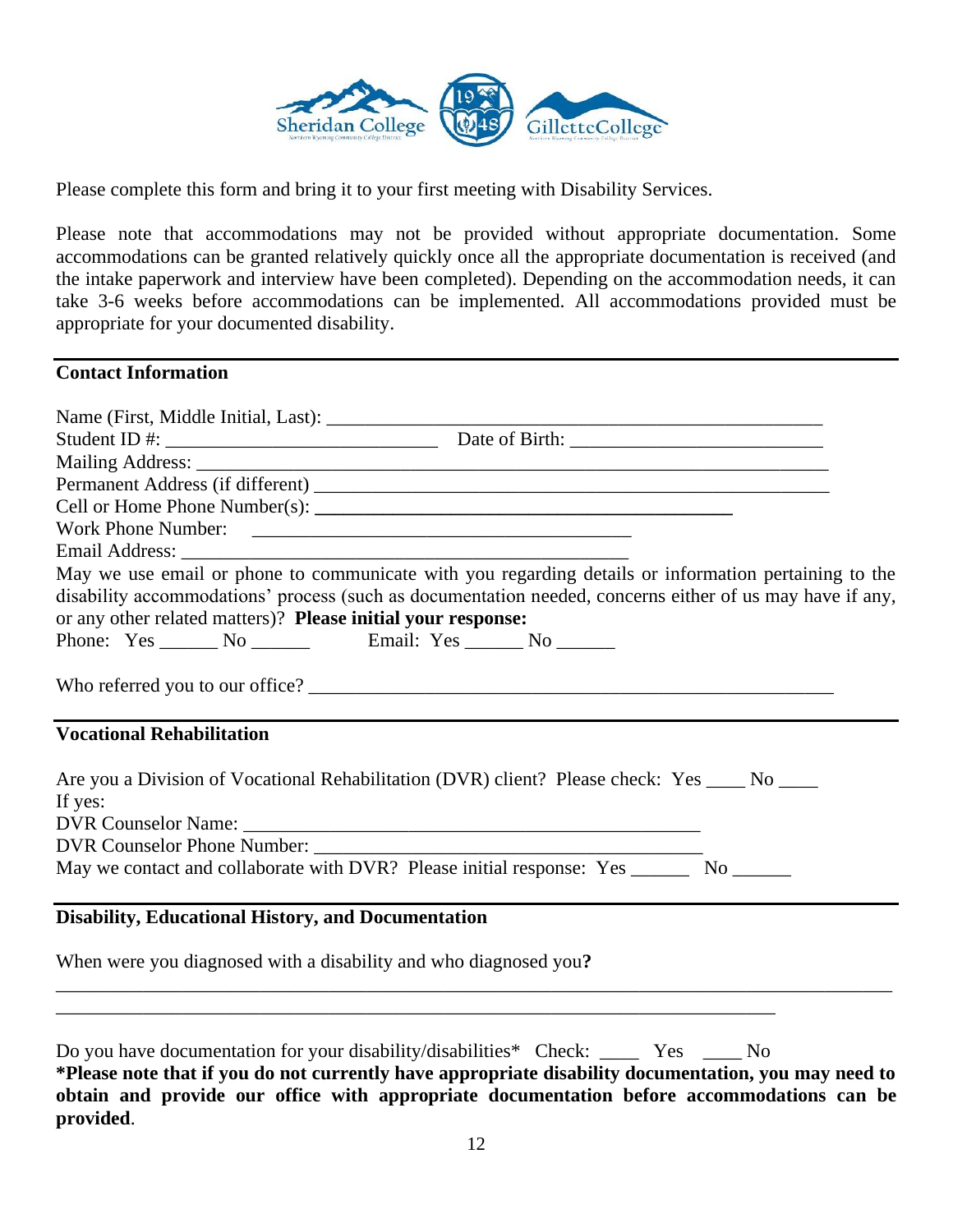**Functional Limitations:** Please check any of the major life activities listed below that you believe are affected as a result of your diagnosed condition(s). Please indicate level of limitation you experience as a result of your condition(s).

| Life                                 | <b>Substantial</b> | <b>Moderate</b> | N <sub>o</sub> | Don't       |
|--------------------------------------|--------------------|-----------------|----------------|-------------|
| <b>Activity</b>                      | <b>Impact</b>      | <b>Impact</b>   | <b>Impact</b>  | <b>Know</b> |
| <b>Attending Class</b>               |                    |                 |                |             |
| <b>Attention/Concentration</b>       |                    |                 |                |             |
| <b>Breathing</b>                     |                    |                 |                |             |
| <b>Calculating</b>                   |                    |                 |                |             |
| <b>Caring for Oneself</b>            |                    |                 |                |             |
| <b>Comprehending Concepts</b>        |                    |                 |                |             |
| <b>Coordination</b>                  |                    |                 |                |             |
| <b>Eating</b>                        |                    |                 |                |             |
| Emotional/Psychological              |                    |                 |                |             |
| <b>Interacting with Others</b>       |                    |                 |                |             |
| <b>Hearing</b>                       |                    |                 |                |             |
| <b>Learning</b>                      |                    |                 |                |             |
| <b>Lifting/Carrying</b>              |                    |                 |                |             |
| <b>Making/Keeping Appointments</b>   |                    |                 |                |             |
| <b>Managing Distractions</b>         |                    |                 |                |             |
| <b>Meeting Deadlines</b>             |                    |                 |                |             |
| <b>Memorizing/Retaining</b>          |                    |                 |                |             |
| <b>Information</b>                   |                    |                 |                |             |
| <b>Motivation</b>                    |                    |                 |                |             |
| Organization                         |                    |                 |                |             |
| <b>Performing Tasks with</b>         |                    |                 |                |             |
| <b>Hands/Fingers</b>                 |                    |                 |                |             |
| <b>Reaching</b>                      |                    |                 |                |             |
| <b>Reading/Reading Rate</b>          |                    |                 |                |             |
| <b>Seeing/Vision</b>                 |                    |                 |                |             |
| <b>Sitting</b>                       |                    |                 |                |             |
| <b>Sleeping</b>                      |                    |                 |                |             |
| <b>Spelling</b>                      |                    |                 |                |             |
| <b>Stress Management</b>             |                    |                 |                |             |
| <b>Taking Exams</b>                  |                    |                 |                |             |
| <b>Talking</b>                       |                    |                 |                |             |
| <b>Thinking</b>                      |                    |                 |                |             |
| <b>Typing/Keyboarding</b>            |                    |                 |                |             |
| <b>Walking/Standing</b>              |                    |                 |                |             |
| <b>Working an 8 Hour Shift</b>       |                    |                 |                |             |
| <b>Writing</b>                       |                    |                 |                |             |
| What are your hobbies, interests,    |                    |                 |                |             |
| life goals, and/or classes you excel |                    |                 |                |             |
| in?                                  |                    |                 |                |             |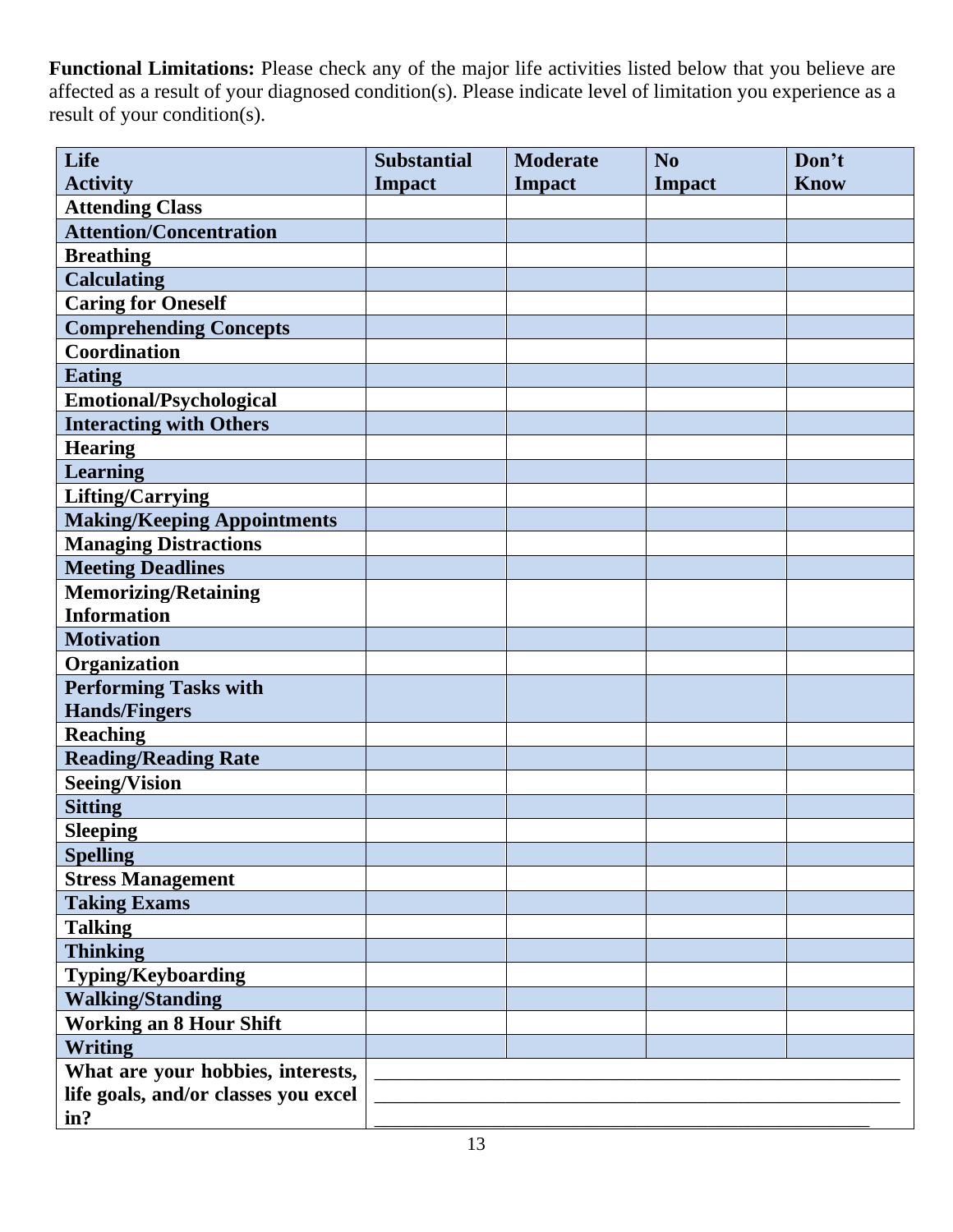Check all disabilities that apply:

- 1. Traumatic/Acquired Brain Injury 1. Speech Impairment<br>
2. Episodic Condition (Epilepsy) 1. Learning Disability
- 
- \_\_\_ Psychiatric (ADHD, Anxiety)<br>
\_\_ Deaf/Hard of Hearing
- 
- \_\_\_ Physical Disability \_\_\_ Other
- Learning Disability<br>
Learning Disability<br>
Psychiatric (ADHD, Anxiety)<br>
Learning Disability<br>
Visual Impairment/Blindness \_\_ Chronic Physical Illness (RA, Lupus)

Describe your primary disability and how it impacts and affects your present functioning – in both academic and non-academic environments:

\_\_\_\_\_\_\_\_\_\_\_\_\_\_\_\_\_\_\_\_\_\_\_\_\_\_\_\_\_\_\_\_\_\_\_\_\_\_\_\_\_\_\_\_\_\_\_\_\_\_\_\_\_\_\_\_\_\_\_\_\_\_\_\_\_\_\_\_\_\_\_\_\_\_\_\_\_\_\_\_\_\_\_\_\_\_ \_\_\_\_\_\_\_\_\_\_\_\_\_\_\_\_\_\_\_\_\_\_\_\_\_\_\_\_\_\_\_\_\_\_\_\_\_\_\_\_\_\_\_\_\_\_\_\_\_\_\_\_\_\_\_\_\_\_\_\_\_\_\_\_\_\_\_\_\_\_\_\_\_\_\_\_\_\_\_\_\_\_\_\_\_\_ \_\_\_\_\_\_\_\_\_\_\_\_\_\_\_\_\_\_\_\_\_\_\_\_\_\_\_\_\_\_\_\_\_\_\_\_\_\_\_\_\_\_\_\_\_\_\_\_\_\_\_\_\_\_\_\_\_\_\_\_\_\_\_\_\_\_\_\_\_\_\_\_\_\_\_\_\_\_\_\_\_\_\_\_\_\_ \_\_\_\_\_\_\_\_\_\_\_\_\_\_\_\_\_\_\_\_\_\_\_\_\_\_\_\_\_\_\_\_\_\_\_\_\_\_\_\_\_\_\_\_\_\_\_\_\_\_\_\_\_\_\_\_\_\_\_\_\_\_\_\_\_\_\_\_\_\_\_\_\_\_\_\_\_\_\_\_\_\_\_\_\_\_ \_\_\_\_\_\_\_\_\_\_\_\_\_\_\_\_\_\_\_\_\_\_\_\_\_\_\_\_\_\_\_\_\_\_\_\_\_\_\_\_\_\_\_\_\_\_\_\_\_\_\_\_\_\_\_\_\_\_\_\_\_\_\_\_\_\_\_\_\_\_\_\_\_\_\_\_\_\_\_\_\_\_\_\_\_\_

\_\_\_\_\_\_\_\_\_\_\_\_\_\_\_\_\_\_\_\_\_\_\_\_\_\_\_\_\_\_\_\_\_\_\_\_\_\_\_\_\_\_\_\_\_\_\_\_\_\_\_\_\_\_\_\_\_\_\_\_\_\_\_\_\_\_\_\_\_\_\_\_\_\_\_\_\_\_\_\_\_\_\_\_\_\_ \_\_\_\_\_\_\_\_\_\_\_\_\_\_\_\_\_\_\_\_\_\_\_\_\_\_\_\_\_\_\_\_\_\_\_\_\_\_\_\_\_\_\_\_\_\_\_\_\_\_\_\_\_\_\_\_\_\_\_\_\_\_\_\_\_\_\_\_\_\_\_\_\_\_\_\_\_\_\_\_\_\_\_\_\_\_ \_\_\_\_\_\_\_\_\_\_\_\_\_\_\_\_\_\_\_\_\_\_\_\_\_\_\_\_\_\_\_\_\_\_\_\_\_\_\_\_\_\_\_\_\_\_\_\_\_\_\_\_\_\_\_\_\_\_\_\_\_\_\_\_\_\_\_\_\_\_\_\_\_\_\_\_\_\_\_\_\_\_\_\_\_\_ \_\_\_\_\_\_\_\_\_\_\_\_\_\_\_\_\_\_\_\_\_\_\_\_\_\_\_\_\_\_\_\_\_\_\_\_\_\_\_\_\_\_\_\_\_\_\_\_\_\_\_\_\_\_\_\_\_\_\_\_\_\_\_\_\_\_\_\_\_\_\_\_\_\_\_\_\_\_\_\_\_\_\_\_\_\_ \_\_\_\_\_\_\_\_\_\_\_\_\_\_\_\_\_\_\_\_\_\_\_\_\_\_\_\_\_\_\_\_\_\_\_\_\_\_\_\_\_\_\_\_\_\_\_\_\_\_\_\_\_\_\_\_\_\_\_\_\_\_\_\_\_\_\_\_\_\_\_\_\_\_\_\_\_\_\_\_\_\_\_\_\_\_

What type of accommodations or support services (if any) has been helpful for you in the past?

| <b>Educational Goals</b>                                                                                                             |                                                                            |
|--------------------------------------------------------------------------------------------------------------------------------------|----------------------------------------------------------------------------|
| Major/Program of Study:                                                                                                              |                                                                            |
| <b>Current Educational Goals:</b><br>Certificate of completion<br>__ Associates degree<br>Bachelor's degree<br><b>Masters or PhD</b> | __ Job training or professional development<br>Personal interest<br>Other: |

\_\_\_\_\_\_\_\_\_\_\_\_\_\_\_\_\_\_\_\_\_\_\_\_\_\_\_\_\_\_\_\_\_\_\_\_\_\_\_\_\_\_\_\_\_\_ \_\_\_\_\_\_\_\_\_\_\_\_\_\_\_\_\_\_\_\_\_

Student Signature Date